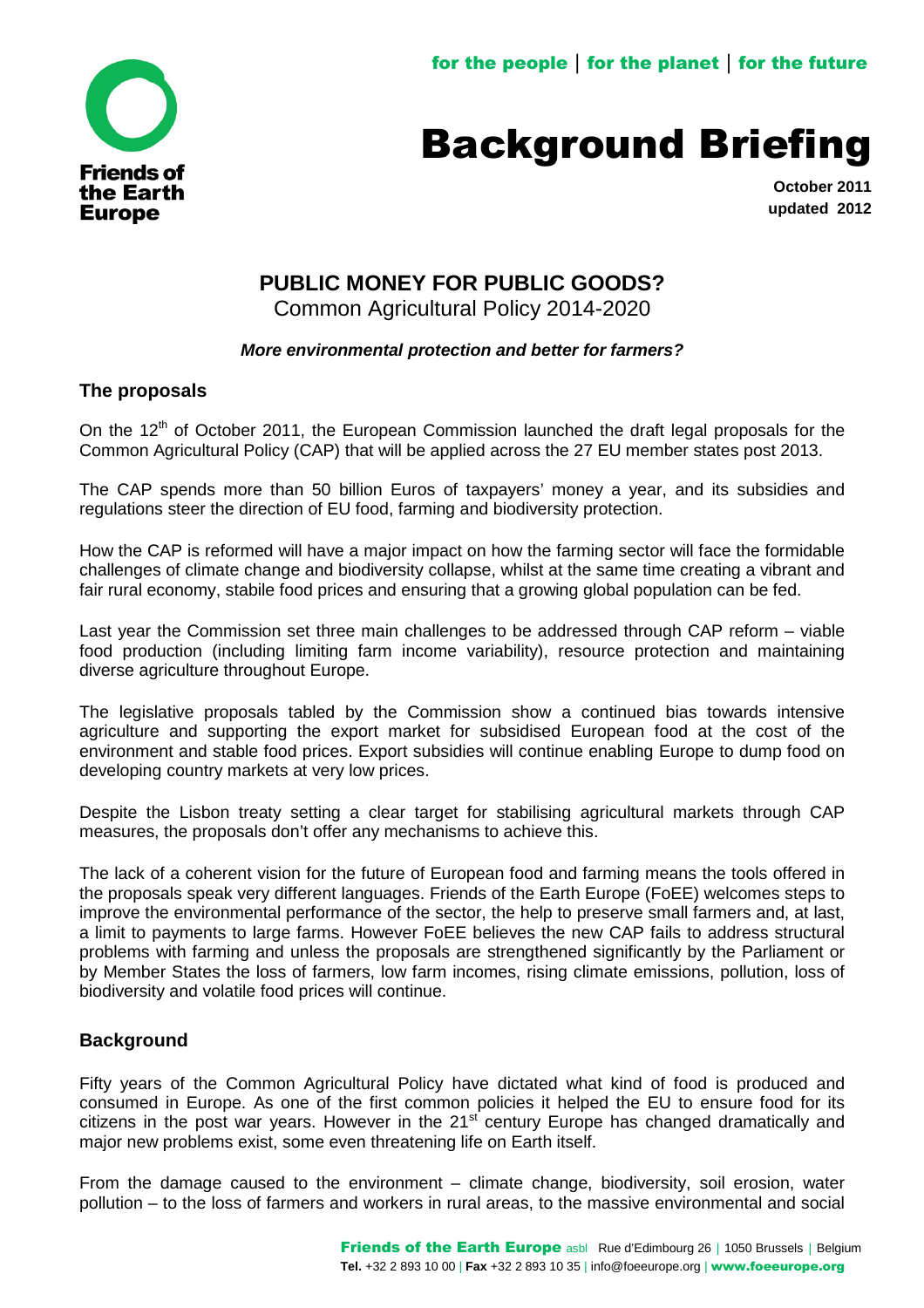impacts in the south caused by exporting below world market prices or the import of cheap raw materials produced in a environmentally and socially unacceptable way, the CAP has its many dark sides.

A particular problem for Europe is its factory farming of livestock. This system is responsible for 85% of total greenhouse gas (GHG) emissions from the agricultural sector, or 12.8% of total GHG emissions if land use and land use change emissions are included<sup>[1](#page-1-0)</sup>. As high production cows require special fodder, its farming is a driver for grassland intensification and biodiversity decline. In addition it leads to millions of hectares of land grabs in South America and is a major consumer of global cereal stocks. European factory farming sucks up about two thirds of European cereal production, as well as millions of tonnes of cereals from abroad. This has major knock on impacts on global supplies of food.

#### *Analysis of CAP proposals – Environment and climate change*

| In the legislative drafts the Commission<br>proposes linking 30% of CAP direct<br>payments to 'greening measures'.<br>Farmers will receive these payments for<br>undertaking a package of measures listed<br>in the legislation. Farms registered as<br>organic will automatically receive this<br>payment without having to meet the | Although this is a step in the right direction to ensure<br>better protection of natural resources, only linking<br>100% of direct payments to environmental conditions<br>will ensure effective protection of natural resources.<br>Whereas a penalty scheme for non-compliance is<br>envisaged, it is unclear how this would work and what<br>payments would be discounted if the farmer does not<br>comply with the measures. The fact that these details                                                                                                                                                              |
|---------------------------------------------------------------------------------------------------------------------------------------------------------------------------------------------------------------------------------------------------------------------------------------------------------------------------------------|---------------------------------------------------------------------------------------------------------------------------------------------------------------------------------------------------------------------------------------------------------------------------------------------------------------------------------------------------------------------------------------------------------------------------------------------------------------------------------------------------------------------------------------------------------------------------------------------------------------------------|
| greening requirements.                                                                                                                                                                                                                                                                                                                | will be sorted out in further negotiations and separate<br>documents, the so called 'delegated acts', makes the<br>outcome unclear.                                                                                                                                                                                                                                                                                                                                                                                                                                                                                       |
| <b>Measures required:</b>                                                                                                                                                                                                                                                                                                             | The proposed "greening" measures are so weak they<br>risk making the greening meaningless. This means<br>that once again taxpayers' money will likely be handed<br>out to polluting or environmentally-unfriendly farms<br>across the EU.                                                                                                                                                                                                                                                                                                                                                                                 |
|                                                                                                                                                                                                                                                                                                                                       | The measures:                                                                                                                                                                                                                                                                                                                                                                                                                                                                                                                                                                                                             |
| <b>Crop diversification on farms</b>                                                                                                                                                                                                                                                                                                  | Crop diversification measures are too weak to<br>prevent farmers from continuing with planting<br>monocultures on their farms. To protect soils and<br>biodiversity, crop rotation should be mandatory for<br>arable farmers, including a leguminous crop in the<br>cycle. This would not only improve soil quality and help<br>tackle climate change, but would reduce the use of<br>fertilisers, reduce risks for Europe's livestock farmers<br>from increases in feed prices, and reduce our<br>contribution to high rates of deforestation in South<br>American rainforests due to our imports of soy animal<br>feed. |
| Maintaining permanent grassland on<br>farms as of 2014                                                                                                                                                                                                                                                                                | Setting the timeframe for protecting grasslands in the<br>future will incentivise farmers to plough up grasslands<br>before that date. Maintaining high nature value<br>grasslands is vital to protecting biodiversity and the<br>carbon storage potential of EU farming. Grasslands<br>should not only be maintained as such, but should also                                                                                                                                                                                                                                                                            |

<span id="page-1-0"></span><sup>&</sup>lt;sup>1</sup> http://ec.europa.eu/agriculture/analysis/external/livestock-gas/full\_text\_en.pdf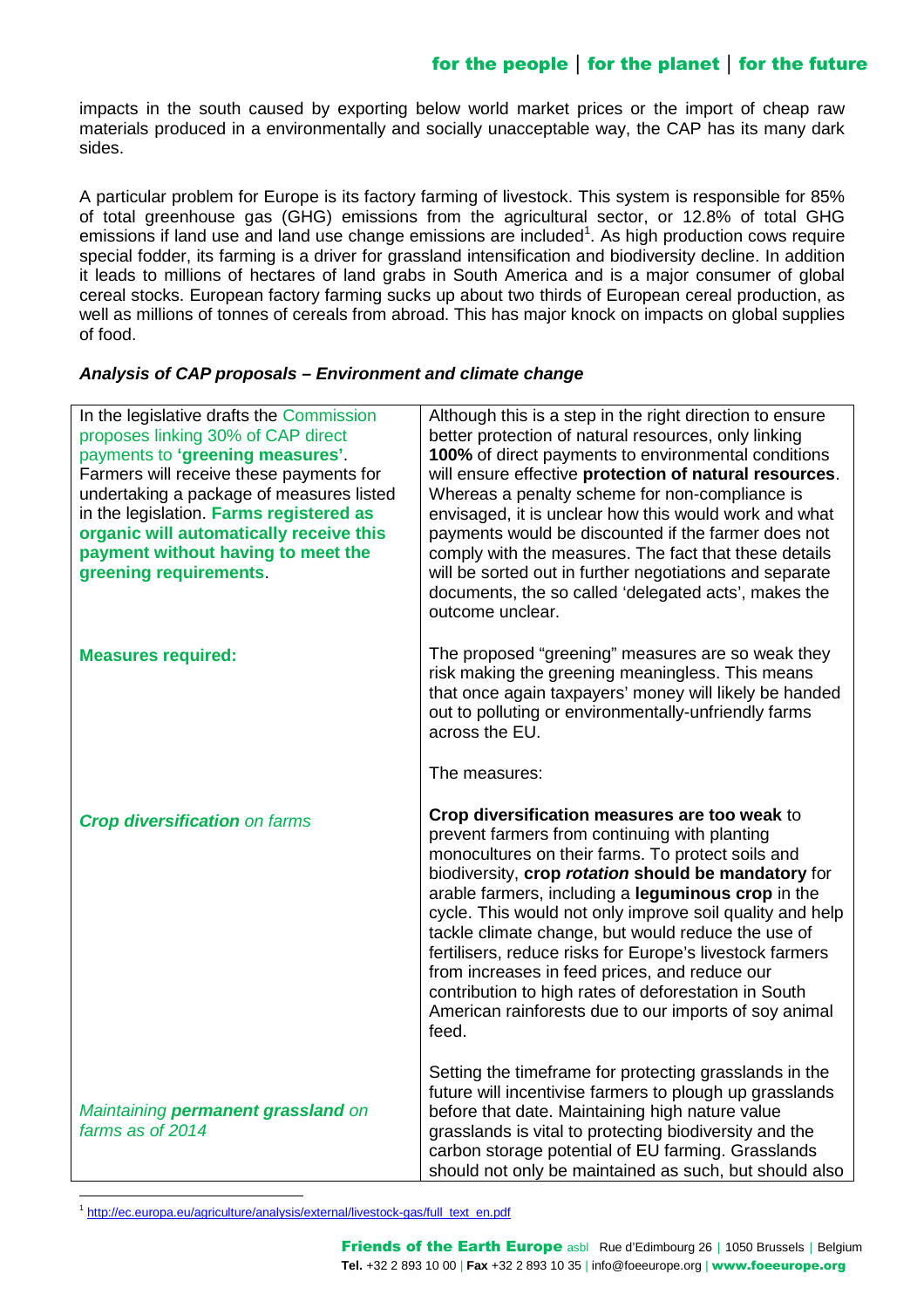|                                                                                                                                                                                                                                           | be kept in a good ecological quality.                                                                                                                                                                                                                                                                                                                                                                                                                                              |
|-------------------------------------------------------------------------------------------------------------------------------------------------------------------------------------------------------------------------------------------|------------------------------------------------------------------------------------------------------------------------------------------------------------------------------------------------------------------------------------------------------------------------------------------------------------------------------------------------------------------------------------------------------------------------------------------------------------------------------------|
| Devoting at least 7 % of their eligible<br>hectares, excluding areas under permanent<br>grassland, to ecological focus areas                                                                                                              | Although this is welcome, studies show that a<br>minimum 10% of the farm area needs to be managed<br>as ecological focus area to have environmental<br>benefits. A lot depends on the definition of these<br>ecological focus areas.                                                                                                                                                                                                                                               |
| <b>Climate change measures</b>                                                                                                                                                                                                            | There is a complete lack of measures to deal with<br>climate emissions or nitrogen pollution. In April, the<br>European Nitrogen Assessment estimated the costs of<br>excess nitrogen from agriculture to be up to 150 billion<br>Euros a year. Setting requirements for achieving<br>nitrogen balance on farms is essential e.g. set<br>minimum requirements for livestock farmers to<br>produce their own protein feed.                                                          |
| <b>Basic payment scheme replaces the</b><br>single payment scheme (SPS) - Moving to<br>a uniform payment across all regions in a<br>member state – progressively ending the<br>link to historical payments in all Member<br><b>States</b> | This change will partly address the issue of some very<br>intensive arable farms receiving higher payments than<br>more extensively used areas e.g. grasslands, which<br>could have environmental, health and social benefits.<br>However basic payments calculated according to<br>economic and agronomic criteria could reverse this<br>positive impact.                                                                                                                         |
| Voluntary coupled support for protein<br>payments                                                                                                                                                                                         | This measure could play a big role in reducing EU<br>impacts on deforestation, land grabbing and on local<br>communities in South America. In order to deliver, this<br>measure would need to be strengthened by<br>implementing a targeted support for grain and fodder<br>legumes at amounts that would be sufficient to<br>incentivise their production, supported by adequate<br>research and development so that farmers can be<br>encouraged to start growing protein crops. |

### *Incentives for Biodiversity*

| Earmarking of 25% of regional funding for<br>Climate change and biodiversity                                                          | While this is generally very welcome, this is currently<br>only in the preamble – it needs to be reflected in the<br>operative part as well. Also, the range of actions and<br>funding tools is very broad, encompassing both climate<br>change and land management by agri-environment-<br>climate, organic farming and payments to areas facing<br>natural or other specific constraints measures. Not all<br>of this will necessarily support biodiversity. As the<br>three axes of the previous regulation have been<br>abandoned, a clear assignment for agri-environmental<br>measures is needed. |
|---------------------------------------------------------------------------------------------------------------------------------------|---------------------------------------------------------------------------------------------------------------------------------------------------------------------------------------------------------------------------------------------------------------------------------------------------------------------------------------------------------------------------------------------------------------------------------------------------------------------------------------------------------------------------------------------------------------------------------------------------------|
| Introduction of payments for organic<br>farming<br>Agri-environment-climate measures are<br>compulsory for member states              | Both measures can contribute considerably to bio-<br>diversity so it is important to implement them at<br>member state level. However, money for organic<br>farming should not be deducted from money for other<br>environmental measures.                                                                                                                                                                                                                                                                                                                                                              |
| Payments are now not only possible for<br>implementing the Nature Directives ("Birds<br>Directive" and the "Habitats Directive"), but | While the widening of the scope for payment for<br>Natura 2000 is justified, sufficient funding must be<br>ensured.                                                                                                                                                                                                                                                                                                                                                                                                                                                                                     |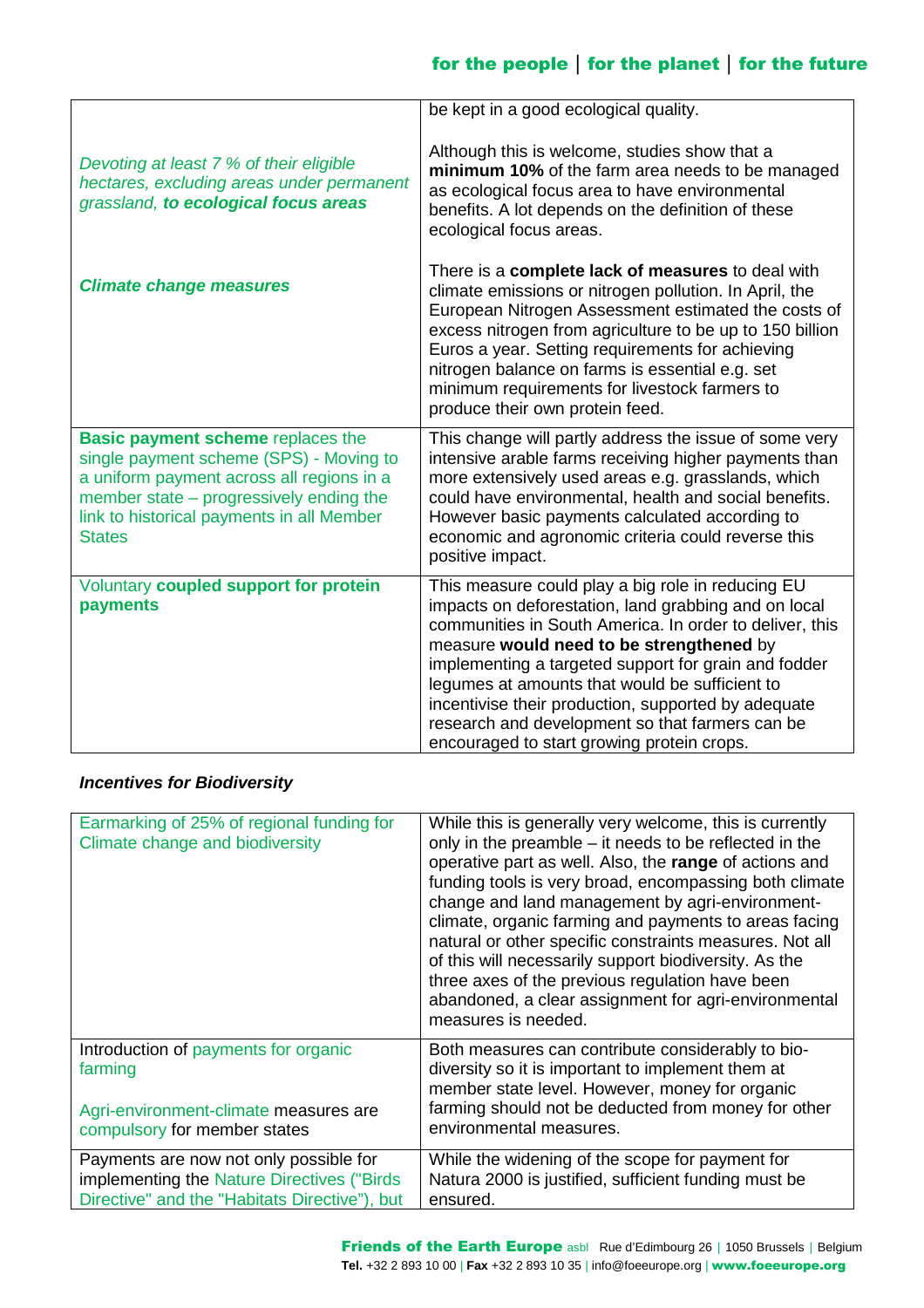| also the Water framework directive and<br>ecological corridors connecting Natura<br>2000 areas                                                                                             |                                                                                                                                                                                                                                                                                                                                                                                                          |
|--------------------------------------------------------------------------------------------------------------------------------------------------------------------------------------------|----------------------------------------------------------------------------------------------------------------------------------------------------------------------------------------------------------------------------------------------------------------------------------------------------------------------------------------------------------------------------------------------------------|
| Reverse modulation: transfer of up to 5%<br>from pillar 2 to pillar 1 is possible for those<br>Member States where the level of direct<br>payments remains below 90% of the EU<br>average. | The suggested flexibility mechanism between pillars is<br>another door opener for shifting money towards<br>untargeted measures. Even if this was already put on<br>the table in the Multiannual Financial Framework in<br>June 2011, the CAP proposals doesn't make it clear<br>where this money would go to, allowing shifting money<br>to untargeted payments instead to environmental<br>protection. |
|                                                                                                                                                                                            | As the mentioned Member States are relatively rich in<br>biodiversity, the consequence is that there will be less<br>funding for biodiversity-related measures in states<br>which have the most biodiversity.                                                                                                                                                                                            |
| Payments are only possible for ecosystems<br>dependent on agriculture and forestry                                                                                                         | This means measures for important climate-relevant<br>natural ecosystems, such as peatlands, wetlands and<br>wilderness areas cannot be funded through the CAP.                                                                                                                                                                                                                                          |
|                                                                                                                                                                                            | Funding has to be extended to these important<br>habitats so they can be managed and restored - which<br>is necessary to meet the EU Biodiversity Strategy<br>target 2 on restoration and the CBD strategic plan's<br>target 15 to "restore at least 15 per cent of degraded<br>ecosystems, thereby contributing to climate change<br>mitigation and adaptation and to combating<br>desertification."    |
| Measures which could currently be funded<br>for Natura 2000 are now restricted to<br>management plans                                                                                      | Up to now, measures for awareness raising and<br>investments associated with maintenance, restoration<br>and upgrading of the natural heritage were also eligible<br>for funding.                                                                                                                                                                                                                        |
| Forestry measures still include<br>afforestation measures                                                                                                                                  | Afforestation is often done in places such as fallow<br>land which is important for biodiversity, and mono-<br>culture afforestations can be very poor in biodiversity.<br>The Commission must make good use of its power to<br>develop minimum ecological quality standards.                                                                                                                            |
| Pillar 2 funding is generally at the same<br>level as it was                                                                                                                               | In the past, specific funding levels per area/measure<br>were often not attractive for farmers to be used, so an<br>increase is needed in several cases. Funding levels<br>need to be high enough to allow for specific, work-<br>intensive biodiversity measures (such as for the<br>maintenance of hamsters) to be attractive and in all<br>cases to be an economically feasible choice.               |
| <b>Level of EU Co-financing</b>                                                                                                                                                            | In the last period, pillar 2 opportunities have not been<br>used completely as the member states did not put the<br>necessary co-financing on the table. The funding<br>percentage of the EU for these measures should<br>therefore be raised to make full use of available<br>funds. Instead, it has even been reduced – from 55%<br>to 50%.                                                            |
| <b>Contribution to the EU Biodiversity</b><br><b>Strategy</b>                                                                                                                              | The CAP is the main instrument to achieve the EU<br>Biodiversity strategy (COM(2011)244 final). Yet                                                                                                                                                                                                                                                                                                      |
| Extent of change proposals                                                                                                                                                                 | there has been no cross-examination that the current<br>proposal is actually able to do this.<br>Overall, despite previous changes the CAP has not                                                                                                                                                                                                                                                       |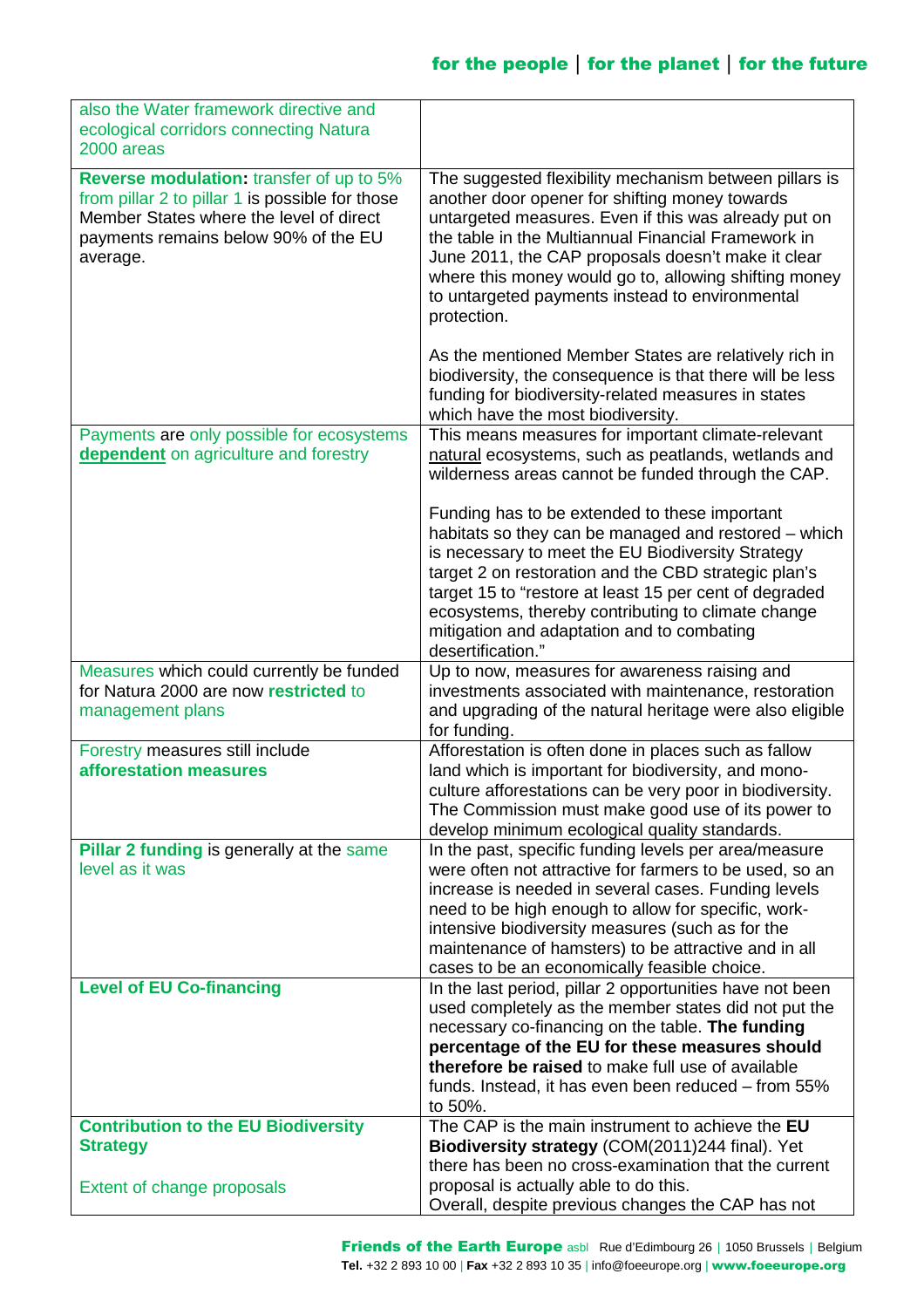|                                                                                                                                                                         | been able to halt the loss of biodiversity $-$ on the<br>contrary. Given the fact, that the main improvement of<br>the draft is the support of 7% ecological focus areas<br>and there are only minor improvements in pillar 2 of<br>the CAP, it is highly unlikely that the conservation<br>status of habitats and species will improve measurably<br>by 2020. Only some species depending on<br>connectivity may profit from the 7% ecological focus<br>areas. It is unlikely that these are enough to restore<br>15% of degraded ecosystems, as agreed in target 2 of<br>the EU Biodiversity strategy. |
|-------------------------------------------------------------------------------------------------------------------------------------------------------------------------|----------------------------------------------------------------------------------------------------------------------------------------------------------------------------------------------------------------------------------------------------------------------------------------------------------------------------------------------------------------------------------------------------------------------------------------------------------------------------------------------------------------------------------------------------------------------------------------------------------|
| Forest management that is in line with<br>sustainable forest management as defined<br>by Forest Europe in 1993 is a prequisite<br>for CAP funding for forestry measures | The need to have a <b>forest management plan</b> is<br>welcome. However, the relevant definition of<br>sustainable forest management (Forest Europe<br>1993) speaks only of <b>maintaining</b> biodiversity, while<br>the EU Biodiversity strategy clearly asks for a<br>considerable improvement compared to the current<br>status quo (only 17% of habitats and species are in a<br>favourable conservation status) - so the CAP<br>proposals does not come up to the demands of the EU<br>Biodiversity strategy.                                                                                      |

### *Fair distribution of payments between recipients and support for small farmers*

| The Commission proposes a lump-sum<br>payment for small farmers replacing all<br>other applicable direct payments (e.g.<br>greening payment, basic support payment<br>etc.) Small farmers would not have to<br>comply with greening requirements for<br>receiving direct payments                                                                                                    | This measure is welcome, recognising the importance<br>of small farmers for rural communities and diverse<br>food production in Europe. However this minimum<br>payment will not be sufficient to prevent small farmers<br>from intensifying their production due to the particular<br>economic difficulties they face. In addition many small<br>farmers operate in areas with natural constraints but<br>provide beneficial social and environmental outcomes<br>such as landscapes, carbon storage from grazing<br>livestock or maintaining rare breeds. Therefore small<br>farmers should be provided with additional incentives<br>for keeping methods of production beneficial for the<br>environment. This must be supplemented with<br>extension services for small farmers in Pillar 2. |
|--------------------------------------------------------------------------------------------------------------------------------------------------------------------------------------------------------------------------------------------------------------------------------------------------------------------------------------------------------------------------------------|--------------------------------------------------------------------------------------------------------------------------------------------------------------------------------------------------------------------------------------------------------------------------------------------------------------------------------------------------------------------------------------------------------------------------------------------------------------------------------------------------------------------------------------------------------------------------------------------------------------------------------------------------------------------------------------------------------------------------------------------------------------------------------------------------|
|                                                                                                                                                                                                                                                                                                                                                                                      | In addition the current methods for calculating the lump<br>payment may mean small farmers receive a very small<br>payment which will not be enough to enable them to<br>survive.                                                                                                                                                                                                                                                                                                                                                                                                                                                                                                                                                                                                                |
| Capping payments to large farms – farms<br>receiving more than 300,000 by 100%, 250<br>$-300,000$ by 70%, 200 $-250,000$ by 40%<br>and 150 - 200,00 by 20%. Employment on<br>farms will be taken into account, reducing<br>the cap if employment is high. Greening<br>element of the payments will be exempt<br>from capping. Money gained from capping<br>will be put into Pillar 2 | Currently, many very large farms and landowners<br>receive huge CAP payments without the need to<br>demonstrate any social and environmental public<br>benefits. This measure is therefore welcome. However<br>if the greening part of direct payments remains weak, a<br>large part of the direct payments (70%) will continue to<br>be untargeted. Money gained from capping must go<br>towards environmental measures in Pillar 2 and more<br>support for small farmers.                                                                                                                                                                                                                                                                                                                      |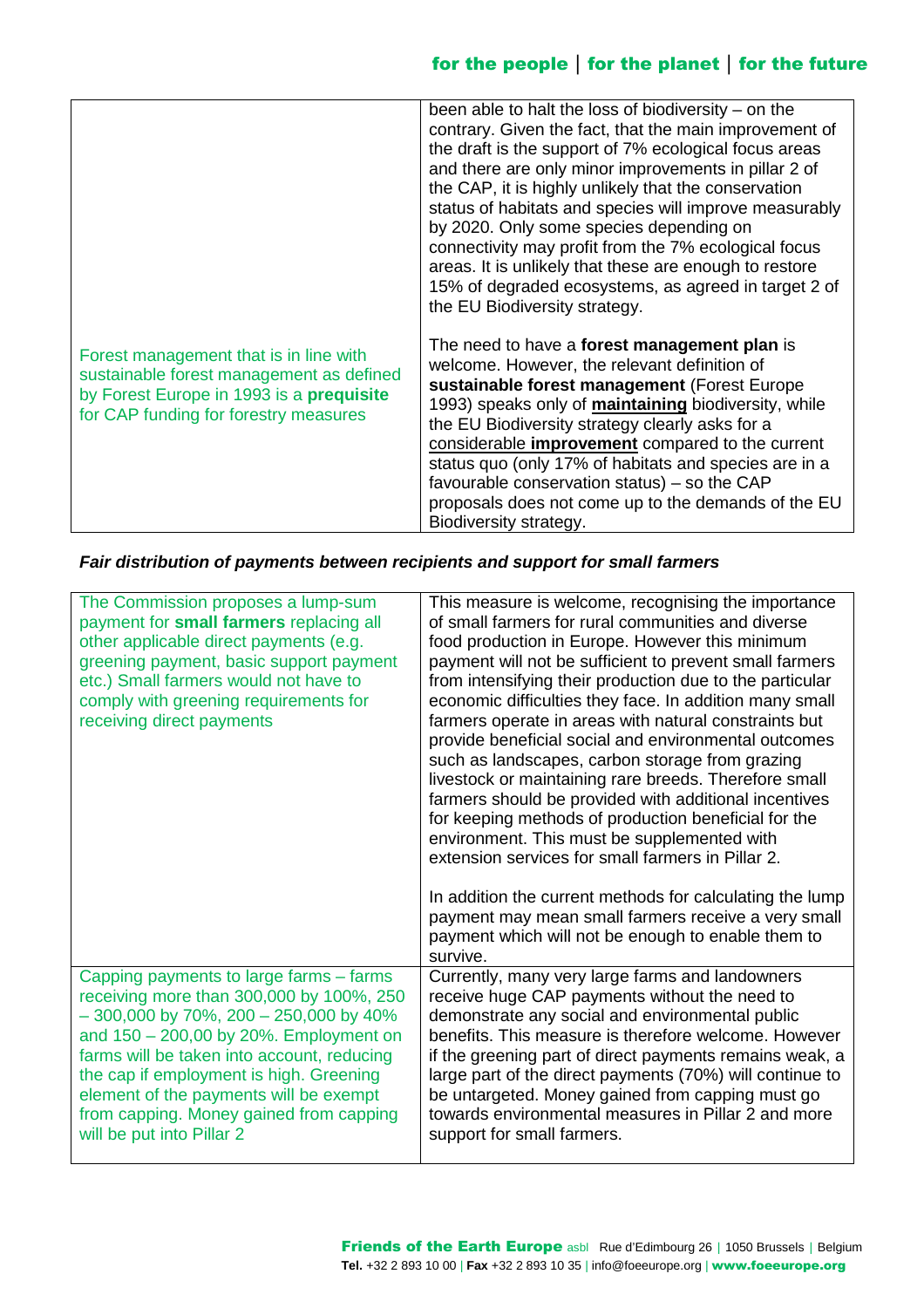### *Price volatility, market regulation and export refunds*

| To deal with price volatility the Commission<br>proposed an emergency reserve to react<br>to crisis situations and the extension of the<br>scope of the European Globalization Fund                                                                       | The crisis reserve is a tool <b>ill-equipped</b> to deal with<br>price volatility in the global market. Farmers' incomes<br>are low due to a number of reasons, including retail<br>concentration and the lack of mechanisms to ensure<br>minimum prices are paid to farmers to cover costs of<br>production. Decoupled payments mean currently<br>farmers who are reaping the benefits of high prices still<br>receive public funding e.g. cereal farmers, while<br>farmers suffering from high input prices and low<br>incomes do not receive any payments. Effective<br>market regulation mechanisms combined with targeted<br>direct payments can be a much more cost effective<br>way to prevent too low or too high prices.                                                                                                                                                                                                                                                                                                                                                                                                                                                                                   |
|-----------------------------------------------------------------------------------------------------------------------------------------------------------------------------------------------------------------------------------------------------------|---------------------------------------------------------------------------------------------------------------------------------------------------------------------------------------------------------------------------------------------------------------------------------------------------------------------------------------------------------------------------------------------------------------------------------------------------------------------------------------------------------------------------------------------------------------------------------------------------------------------------------------------------------------------------------------------------------------------------------------------------------------------------------------------------------------------------------------------------------------------------------------------------------------------------------------------------------------------------------------------------------------------------------------------------------------------------------------------------------------------------------------------------------------------------------------------------------------------|
|                                                                                                                                                                                                                                                           | The Globalisation fund seems to be in place to help<br>European farmers deal with the impact of free trade<br>agreements that would allow low priced imports of<br>mainly meat products into Europe effectively<br>heightening the crisis in the sector. Yet, opening up the<br>agricultural sector to more liberalised trade means<br>Europe will undermine the ability of developing<br>countries to feed themselves, while undercutting the<br>ability of European farmers to survive.                                                                                                                                                                                                                                                                                                                                                                                                                                                                                                                                                                                                                                                                                                                           |
| Another tool to deal with price volatility is a<br>risk management tool that would be<br>funded from Pillar 2 to fund insurance<br>schemes for farmers                                                                                                    | Funding insurance for farmers would only benefit the<br>few farmers who can afford insurances for their<br>production, which in most cases would be the bigger<br>farms and other beneficiaries. This would also<br>encourage enterprises to sell their production on the<br>stock market and encourage food speculation. Risk<br>must be addressed through diversification strategies,<br>such as addressing the imbalance in Europe's feed<br>self-sufficiency and effective market regulation<br>measures. For example, food reserves have been<br>identified as an effective way to ensure food security<br>as well as mitigate the impacts of price volatility in the<br>medium term.<br>Instead of using 2 <sup>nd</sup> pillar money to cover risks which<br>should be tackled by market measures or income<br>support, at least 50% of the $2^{nd}$ pillar payments should<br>be used for environmental and climate measures. The<br>Commission suggest 25%, which is a status quo. For<br>these measures clear reference to ecological delivery<br>is needed so that, for example, big factory farms are<br>not allowed to use CAP funding for their construction,<br>which has been the case in the past. |
| The regulation on common market<br>organisations still suggests notable<br>amounts of funds being used as export<br>refunds, including for pig and poultry meat,<br>eggs and milk and to reflect differences in<br>feed costs between EU and world market | As long as there are export subsidies in place there<br>will be very little incentive for large exporting livestock<br>units to deal with their rising feed costs by changing to<br>different types of feed from soy through, for example,<br>home grown proteins. On the other side, dumping of<br>subsidised exports of EU meat and dairy products in<br>developing countries has extremely negative impacts<br>on their food and agriculture. The CAP must phase out                                                                                                                                                                                                                                                                                                                                                                                                                                                                                                                                                                                                                                                                                                                                             |